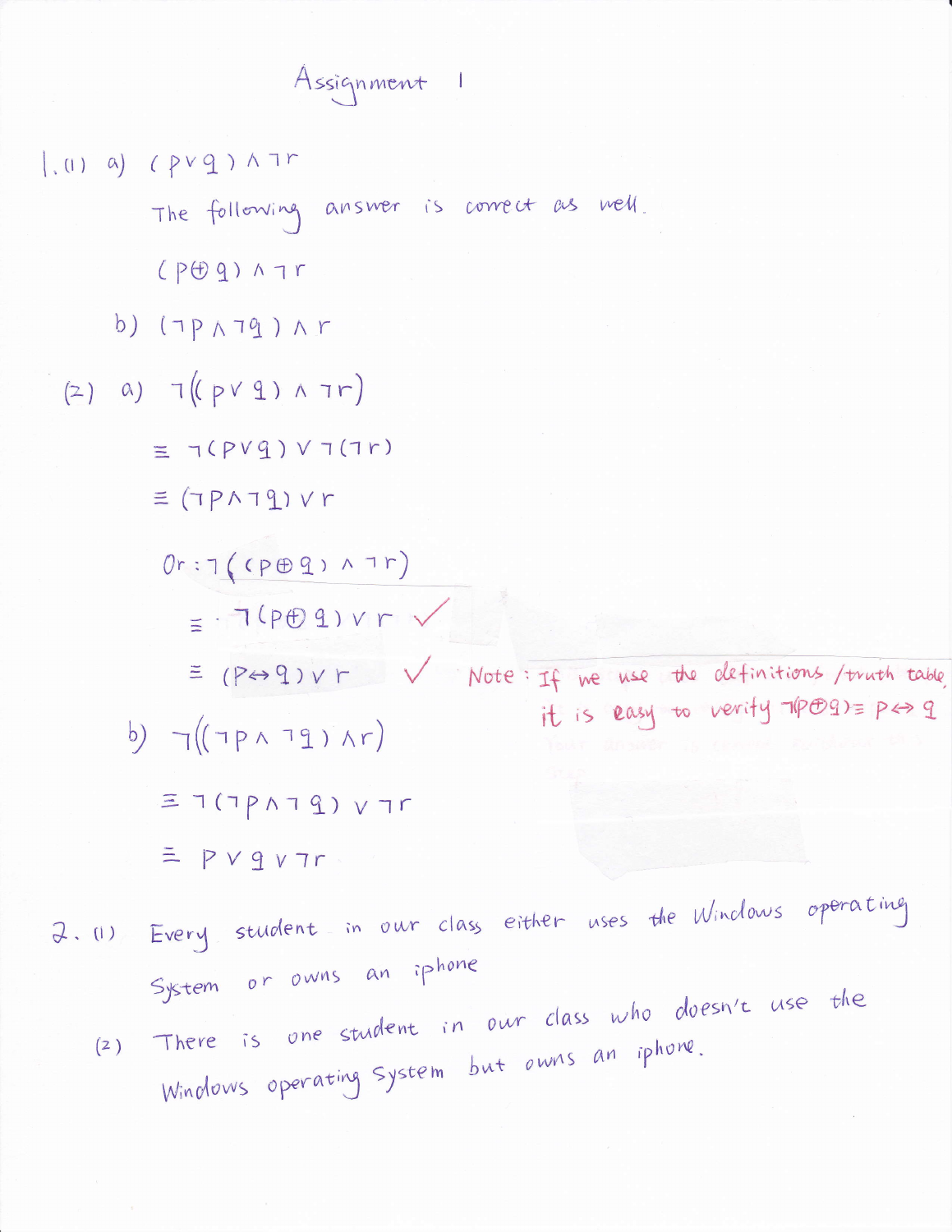3. (1) True

Assume an arbitrary real number x. Choose  $y = \chi - \sqrt{3}$  or  $y = \chi + \sqrt{3}$ Then  $(\pi-\gamma)^2=3$  $\forall x \exists y ((x-y)^2=3)$  is True.  $(2)$  False

If  $y=2$ ,  $z=2$ , then  $x=1$  can make  $y/x=z$  true If  $y=z$ ,  $z=1$ , then  $x=z$  can make  $y/x=z$  true Therefore. there duesn't exist  $x$ , such that  $\forall y \forall z$  ( $y/x = z$ )  $\exists x \forall y \forall z (y/x = z)$  is False

Note: You can use other examples in 12).